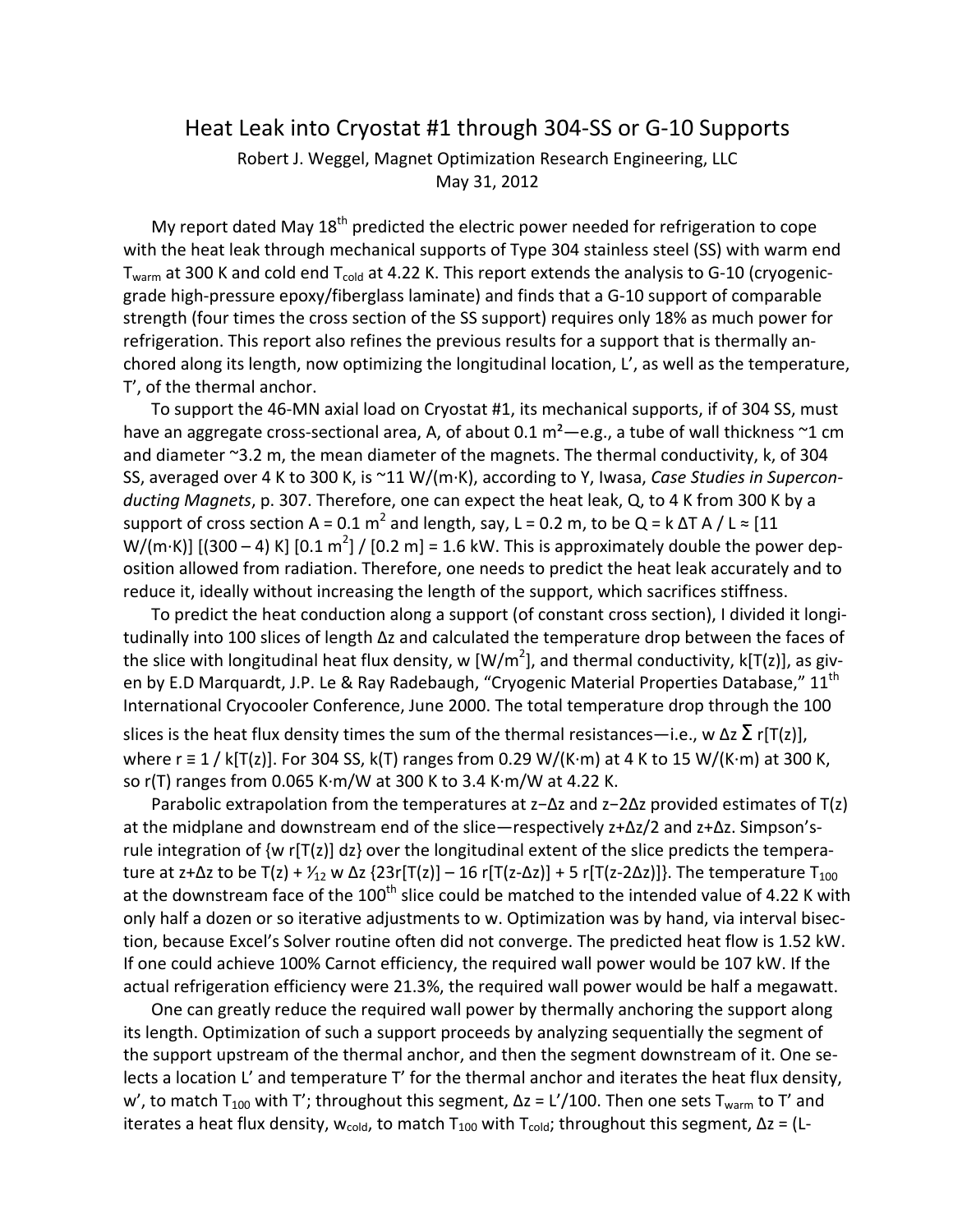L')/100. The heat flow  $Q_{cold}$  = A w<sub>cold</sub> is the refrigeration required at T<sub>cold</sub>. The heat flow  $Q'$  = A (w' –  $w_{\text{cold}}$ ) is the refrigeration required at the thermal anchor temperature T'. Because the Carnot efficiency at T' typically is an order of magnitude better than at 4 K, the wall power required for refrigeration can be much less than without the thermal anchor. For example, Figure 1 shows that if the thermal anchor is at its optimal location of 62% (i.e., 12.4 cm) from the warm end, and its temperature is its optimum value of 42 K (from, say, helium gas from a cryocooler), then the required wall power at 100% Carnot efficiency drops to ~23.5 kW, only 22% as much as without such thermal anchoring.

With thermal anchoring at an additional axial location one can reduce the power somewhat further. For example, the wall power requirement drops to 19.5 kW if one anchors the temper‐ ature at both 77 K and 28 K (the boiling point of liquid neon at atmospheric pressure), with the 77‐K thermal anchor at 10 cm and the 28‐K anchor at 16 cm from the warm end.



Refrigeration kW for 0.1-m<sup>2</sup> 304-SS Supports 20 cm Long

Thermal-anchor temperature [K] or location [% from 300-K end]

Figure 1: Electrical power (at 100% Carnot efficiency) to refrigerate 304‐SS supports for Cryostat #1. Black curve: optimum location of thermal anchor is ~62% from warm end. Magenta curve: optimum temperature of thermal anchor is ~42 K. Wall power ~23.5 kW at 100% Carnot efficiency.